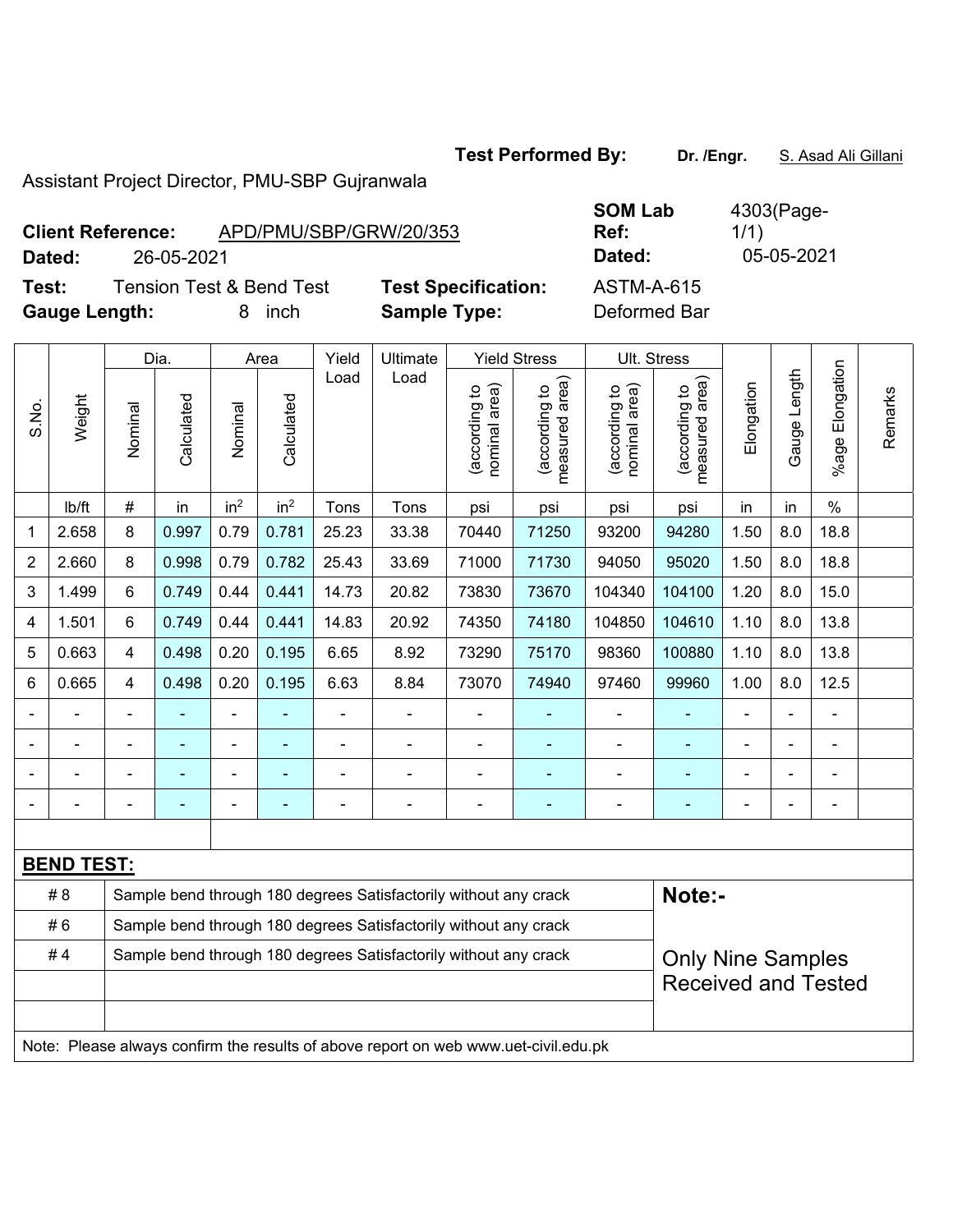Muhammad Aftab **Test Performed By: Dr. /Engr.** S Asad Ali Gillani

Project Coordinator, Banu Mukhtar Contracting (Pvt) Ltd., (Project: Ultra Kraft (Pvt) Ltd.

| <b>Client Reference:</b><br>BML/UltraK/01    |                            | <b>SOM Lab</b><br>Ref: | 4304(Page-<br>1/1) |
|----------------------------------------------|----------------------------|------------------------|--------------------|
| 03-05-2021<br>Dated:                         |                            | Dated:                 | 05-05-2021         |
| <b>Tension Test &amp; Bend Test</b><br>Test: | <b>Test Specification:</b> | <b>ASTM-A-615</b>      |                    |
| <b>Gauge Length:</b><br>inch                 | <b>Sample Type:</b>        | Deformed Bar           |                    |

|                |                                                                        | Dia.           |            | Area            |                 | Yield          | <b>Ultimate</b>                                                                     | <b>Yield Stress</b>            |                                 | Ult. Stress                    |                                 |            |              |                          |         |
|----------------|------------------------------------------------------------------------|----------------|------------|-----------------|-----------------|----------------|-------------------------------------------------------------------------------------|--------------------------------|---------------------------------|--------------------------------|---------------------------------|------------|--------------|--------------------------|---------|
| S.No.          | Weight                                                                 | Nominal        | Calculated | Nominal         | Calculated      | Load           | Load                                                                                | (according to<br>nominal area) | (according to<br>measured area) | nominal area)<br>(according to | (according to<br>measured area) | Elongation | Gauge Length | Elongation<br>$%$ age    | Remarks |
|                | Ib/ft                                                                  | $\#$           | in         | in <sup>2</sup> | in <sup>2</sup> | Tons           | Tons                                                                                | psi                            | psi                             | psi                            | psi                             | in         | in           | $\%$                     |         |
| 1              | 2.619                                                                  | 8              | 0.990      | 0.79            | 0.770           | 21.48          | 31.72                                                                               | 59960                          | 61520                           | 88560                          | 90860                           | 1.40       | 8.0          | 17.5                     |         |
| $\overline{2}$ | 2.602                                                                  | 8              | 0.987      | 0.79            | 0.765           | 21.19          | 31.45                                                                               | 59170                          | 61100                           | 87790                          | 90660                           | 1.40       | 8.0          | 17.5                     |         |
| 3              | 1.476                                                                  | $6\phantom{1}$ | 0.743      | 0.44            | 0.434           | 13.30          | 17.74                                                                               | 66680                          | 67600                           | 88910                          | 90140                           | 1.20       | 8.0          | 15.0                     |         |
| 4              | 1.469                                                                  | 6              | 0.742      | 0.44            | 0.432           | 13.40          | 17.71                                                                               | 67190                          | 68440                           | 88750                          | 90400                           | 1.30       | 8.0          | 16.3                     |         |
| 5              | 0.654                                                                  | $\overline{4}$ | 0.494      | 0.20            | 0.192           | 6.60           | 8.46                                                                                | 72730                          | 75760                           | 93300                          | 97190                           | 1.10       | 8.0          | 13.8                     |         |
| 6              | 0.649                                                                  | $\overline{4}$ | 0.493      | 0.20            | 0.191           | 6.44           | 8.31                                                                                | 71040                          | 74390                           | 91610                          | 95930                           | 1.10       | 8.0          | 13.8                     |         |
|                |                                                                        |                |            | ÷,              |                 |                | $\blacksquare$                                                                      | $\blacksquare$                 |                                 |                                |                                 |            |              | $\blacksquare$           |         |
|                |                                                                        |                |            | ۰               |                 |                | $\blacksquare$                                                                      | $\blacksquare$                 | $\blacksquare$                  | ÷                              |                                 |            |              |                          |         |
|                |                                                                        |                | ٠          | -               |                 |                | $\blacksquare$                                                                      | $\blacksquare$                 | $\blacksquare$                  | ÷                              | ۰                               | ÷          |              | -                        |         |
|                |                                                                        |                |            | ۰               | $\blacksquare$  | $\blacksquare$ | $\blacksquare$                                                                      | $\blacksquare$                 | $\blacksquare$                  | $\blacksquare$                 | ٠                               | ÷,         |              | $\overline{\phantom{a}}$ |         |
|                |                                                                        |                |            |                 |                 |                |                                                                                     |                                |                                 |                                |                                 |            |              |                          |         |
|                | <b>BEND TEST:</b>                                                      |                |            |                 |                 |                |                                                                                     |                                |                                 |                                |                                 |            |              |                          |         |
|                | #8                                                                     |                |            |                 |                 |                | Sample bend through 180 degrees Satisfactorily without any crack                    |                                |                                 |                                | Note:-                          |            |              |                          |         |
|                | #6                                                                     |                |            |                 |                 |                | Sample bend through 180 degrees Satisfactorily without any crack                    |                                |                                 |                                |                                 |            |              |                          |         |
|                | #4<br>Sample bend through 180 degrees Satisfactorily without any crack |                |            |                 |                 |                |                                                                                     |                                |                                 |                                | <b>Only Nine Samples</b>        |            |              |                          |         |
|                |                                                                        |                |            |                 |                 |                |                                                                                     |                                |                                 |                                | <b>Received and Tested</b>      |            |              |                          |         |
|                |                                                                        |                |            |                 |                 |                |                                                                                     |                                |                                 |                                |                                 |            |              |                          |         |
|                |                                                                        |                |            |                 |                 |                | Note: Please always confirm the results of above report on web www.uet-civil.edu.pk |                                |                                 |                                |                                 |            |              |                          |         |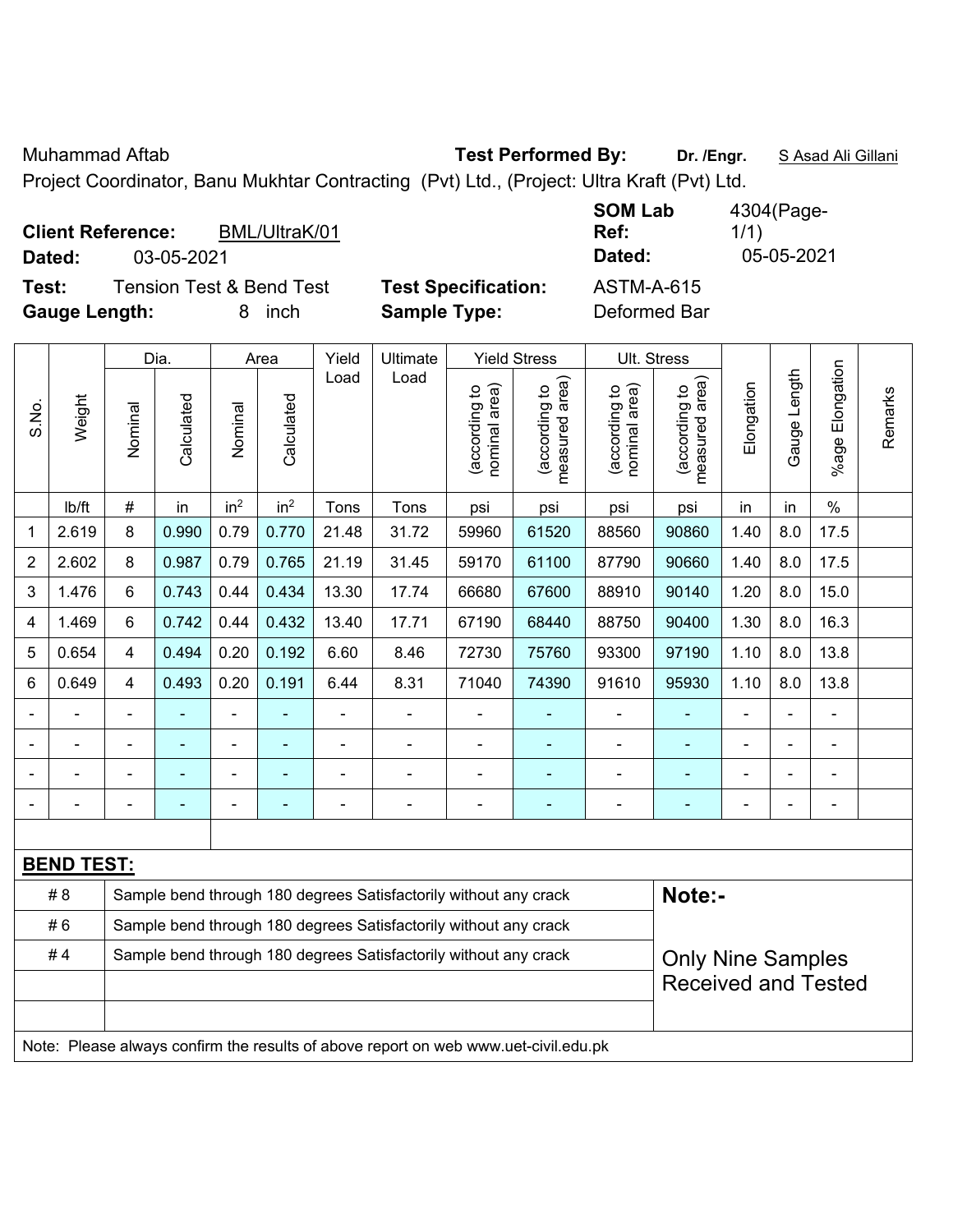Mughal Iron & Steel Industries Ltd. **Test Performed By:** Dr. /Engr. **S. Asad Ali Gillani** 

31-A, Shadman - 1, Lahore (Client: CDS Navy Omara)

## **Client Reference: nil**

**Dated:** 03-05-2021 **Dated:** 05-05-2021

**Test:** Tension Test & bend Test **Test Specification:** ASTM- A-615 **Guage Length:** 8 inch **Sample Type:** Deformed Bar (Mughal Steel)

| SOM Lab | 4305(Page- |
|---------|------------|
| Ref:    | 1/1)       |
| Dated:  | 05-05-2021 |

|                          |                          |                          | Dia.           |                          | Area            | Yield          | Ultimate                                                                            |                                | <b>Yield Stress</b>             |                                | Ult. Stress                     |                |                |                         |         |  |
|--------------------------|--------------------------|--------------------------|----------------|--------------------------|-----------------|----------------|-------------------------------------------------------------------------------------|--------------------------------|---------------------------------|--------------------------------|---------------------------------|----------------|----------------|-------------------------|---------|--|
| S.No.                    | Weight                   | Nominal                  | Calculated     | Nominal                  | Calculated      | Load           | Load                                                                                | nominal area)<br>(according to | (according to<br>measured area) | (according to<br>nominal area) | (according to<br>measured area) | Elongation     | Gauge Length   | Elongation<br>$%$ age I | Remarks |  |
|                          | Ib/ft                    | $\#$                     | in             | in <sup>2</sup>          | in <sup>2</sup> | Tons           | Tons                                                                                | psi                            | psi                             | psi                            | psi                             | in             | in             | $\%$                    |         |  |
| $\mathbf 1$              | 1.488                    | 6                        | 0.746          | 0.44                     | 0.437           | 14.06          | 19.13                                                                               | 70460                          | 70950                           | 95910                          | 96560                           | 1.10           | 8.0            | 13.8                    |         |  |
| $\overline{2}$           | 1.491                    | 6                        | 0.747          | 0.44                     | 0.438           | 13.78          | 19.16                                                                               | 69080                          | 69400                           | 96060                          | 96500                           | 1.20           | 8.0            | 15.0                    |         |  |
| $\blacksquare$           | $\blacksquare$           | $\blacksquare$           | ä,             | $\blacksquare$           | $\blacksquare$  | $\blacksquare$ | $\blacksquare$                                                                      | $\blacksquare$                 | $\blacksquare$                  | $\blacksquare$                 | ÷,                              | $\blacksquare$ | $\blacksquare$ | $\blacksquare$          |         |  |
|                          | $\overline{\phantom{a}}$ | ÷,                       | ÷,             | Ē,                       | $\blacksquare$  | $\blacksquare$ | $\blacksquare$                                                                      | ä,                             | $\blacksquare$                  | ÷                              | ÷                               | $\blacksquare$ | ÷,             | $\blacksquare$          |         |  |
| $\overline{\phantom{0}}$ | $\blacksquare$           | $\overline{\phantom{a}}$ | ä,             | $\blacksquare$           | $\blacksquare$  | $\blacksquare$ | $\blacksquare$                                                                      | $\overline{\phantom{a}}$       | $\blacksquare$                  | $\frac{1}{2}$                  | ÷                               | $\blacksquare$ | $\blacksquare$ | $\blacksquare$          |         |  |
|                          |                          | $\blacksquare$           | L.             | Ē,                       | ä,              | ä,             | $\blacksquare$                                                                      | $\blacksquare$                 |                                 | Ē,                             | ۰                               |                |                | $\blacksquare$          |         |  |
|                          |                          |                          |                |                          |                 |                | $\blacksquare$                                                                      | $\blacksquare$                 |                                 | $\blacksquare$                 | $\overline{\phantom{a}}$        | $\blacksquare$ | $\blacksquare$ |                         |         |  |
|                          |                          | $\blacksquare$           | ٠              | $\overline{\phantom{0}}$ | $\blacksquare$  | ÷              | $\blacksquare$                                                                      | $\blacksquare$                 | $\blacksquare$                  | ÷                              | $\blacksquare$                  | $\blacksquare$ | $\blacksquare$ | $\blacksquare$          |         |  |
|                          |                          | $\blacksquare$           | ÷,             | Ē,                       | ä,              | ÷              | $\blacksquare$                                                                      | $\blacksquare$                 | ٠                               | ÷                              | ۰                               | $\blacksquare$ | $\blacksquare$ | $\blacksquare$          |         |  |
| $\blacksquare$           |                          | $\blacksquare$           | $\blacksquare$ | ÷                        | ä,              | ÷              | $\blacksquare$                                                                      | $\blacksquare$                 | $\blacksquare$                  | $\frac{1}{2}$                  | $\blacksquare$                  | $\blacksquare$ | $\blacksquare$ | $\blacksquare$          |         |  |
|                          |                          |                          |                |                          |                 |                |                                                                                     |                                |                                 |                                |                                 |                |                |                         |         |  |
|                          | <b>BEND TEST:</b>        |                          |                |                          |                 |                |                                                                                     |                                |                                 |                                |                                 |                |                |                         |         |  |
|                          | #6                       |                          |                |                          |                 |                | Sample bend through 180 degrees Satisfactorily without any crack                    |                                |                                 |                                | Note:-                          |                |                |                         |         |  |
|                          |                          |                          |                |                          |                 |                |                                                                                     |                                |                                 |                                |                                 |                |                |                         |         |  |
|                          |                          |                          |                |                          |                 |                | <b>Only Three Samples</b>                                                           |                                |                                 |                                |                                 |                |                |                         |         |  |
|                          |                          |                          |                |                          |                 |                |                                                                                     |                                |                                 | <b>Received and Tested</b>     |                                 |                |                |                         |         |  |
|                          |                          |                          |                |                          |                 |                | Note: Please always confirm the results of above report on web www.uet-civil.edu.pk |                                |                                 |                                |                                 |                |                |                         |         |  |